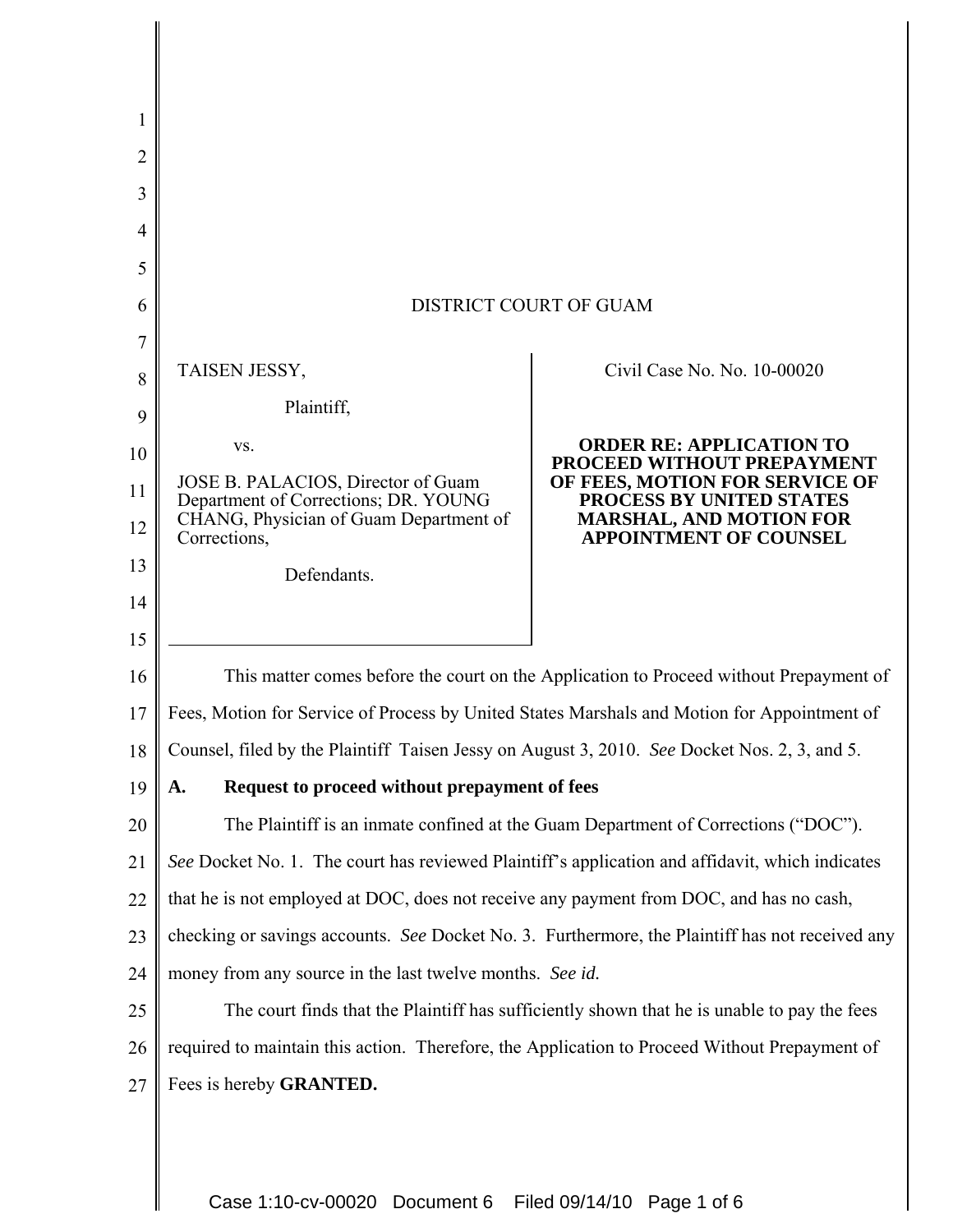1

## **B. Request for service by U.S. Marshals Service**

2 3 4 5 6 7 8 The Plaintiff has requested that service of the summons and complaint be effected by the U.S. Marshals Service. *See* Docket No. 5. The Ninth Circuit has held that "an incarcerated pro se plaintiff proceeding in forma pauperis is entitled to rely on the U.S. Marshal for service of the summons and complaint." *Puett v. Blandford*, 912 F.2d 270, 275 (9th Cir. 1990). Based on this court's finding that the Plaintiff is qualified to proceed in forma pauperis, he therefore "is entitled to rely on the U.S. Marshal for service of the summons and complaint." *Id.* Accordingly, the Motion is hereby **GRANTED.**

9

## **C. Motion for appointment of counsel**

10 11 12 13 14 The Plaintiff requests the court to appoint counsel to assist him in his case. *See* Docket No. 2. He contends that the issues in the case are complex and will require investigation that cannot be undertaken while he is in DOC custody. *See id.* He further contends, *inter alia*, that the DOC Law Library lacks legal materials and that he has limited knowledge of the law, and that counsel would be able to explain to him the legal principles and limit litigation to

- 15 meritorious claims. *See id.*
- 16 28 U.S.C. § 1915 (e)(1) provides for the appointment of counsel, and states: "The court
- 17 may request an attorney to represent any person unable to afford counsel." However, an
- 18 appointment pursuant to this statute is discretionary, not mandatory. *United States v.*
- 19 \$292,888.04 in U.S. Currency, 54 F.3d 564, 569 (9th Cir. 1995).<sup>1</sup> "Generally, a person has no
- 20 right to counsel in civil actions." *Palmer v. Valdez*., 560 F.3d 965, 970 (9th Cir. 2009). An
- 21 appointment of counsel in a civil case requires a court to find that "exceptional circumstances"
- 22 exist. *Terrell v. Brewer*, 935 F.2d 1015, 1017 (9th Cir. 1991).<sup>2</sup> "A finding of exceptional
- 23 circumstances requires an evaluation of both 'the likelihood of success on the merits [and] the
- 24

27

<sup>25</sup> 26 <sup>1</sup> This case cite s  $\S$  1915(d), the form er codification of 28 U.S.C.  $\S$  1915(e)(1). Section 1915(d) stated: "The court may request an attorney to represent any such person unable to employ counsel and may dismiss the case if the allegation of poverty is untrue, or if satisfied that the action is frivolous or malicious."

<sup>2</sup> *Terrell* interpreted § 1915(d). *See supra*, note 1.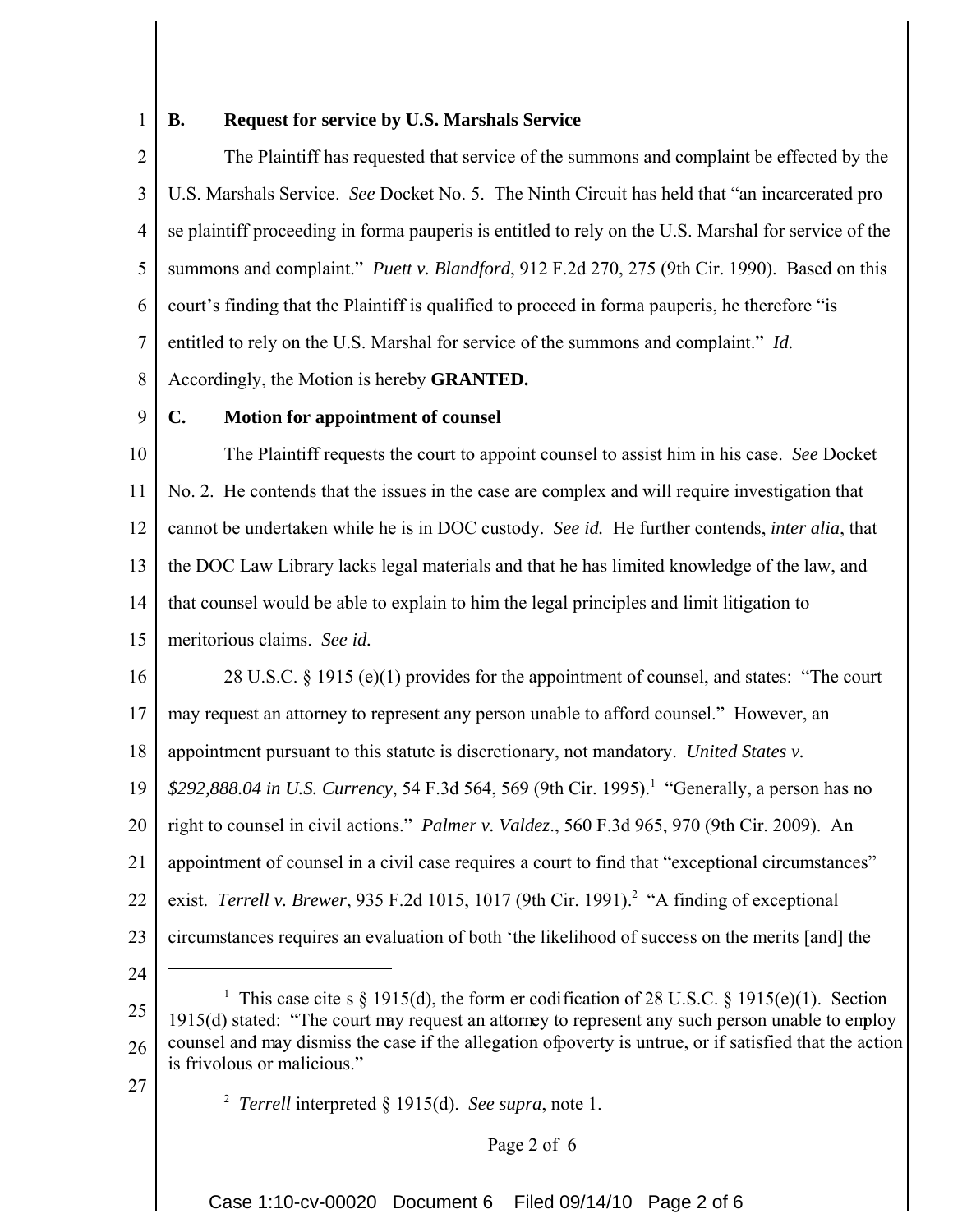1 2 3 4 5 6 ability of the petitioner to articulate his claims pro se in light of the complexity of the legal issues involved.'" *Wilborn v. Escalderon*, 789 F.2d 1328, 1331 (9th Cir. 1986) (quoting *Weygandt v. Look*, 718 F.2d 952, 954 (9th Cir. 1983)). "Neither of these factors is dispositive and both must be viewed together before reaching a decision on request of counsel . . . ." *Id.*  Therefore, the court examines the Plaintiff's claims and to determine whether "exceptional circumstances" exist.

7

# **1. Likelihood of success on the merits**

8 9 10 11 12 13 14 15 16 17 The Plaintiff's action is made pursuant to 42 U.S.C. § 1983, and he alleges that the defendants' failure to provide him with medical treatment amounts to deliberate indifference and violates his constitutional rights. The Plaintiff describes the incident giving rise to his Complaint: "Sometime in 2007 at the Guam Detention Facility in Hagåtña, while working on an air conditioning unit, debris went into plaintiff's right eye." Docket No. 1. The Plaintiff contends that as a result of this incident, he is experiencing "blurry vision, redness of his eyes, pain and itchiness, as well as headaches." Docket No. 1. He contends that he "is suffering from acute physical conditions and is in urgent need of medical care that the defendants have failed to provide. As a result, plaintiff suffers from pain and discomfort due to his medical conditions." *See id.*

18 19 20 21 22 According to the Plaintiff, he has made many complaints about his eye condition during his current confinement at DOC. *See id.* In April or May 2009, he was referred to and was treated by Dr. Jack Robert. *See id.* Dr. Robert scraped a cataract from the Plaintiff's right eye, prescribed eye drops and scheduled him for a follow-up appointment. Dr. Robert also informed the Plaintiff that he needed eyeglasses. *See id.*

23 24 25 26 27 According to the Plaintiff, he was never taken to his follow-up appointment, his prescription for eyedrops was not refilled because he needed another prescription, and he was told his family would have to pay for eyeglasses. *See id.* The Plaintiff submitted a "Remedy Request" to the DOC Warden on February 17, 2010, and the Warden responded on February 19, 2010, indicating that action was needed in his case. *See id.* Four days later, the Plaintiff was

Page 3 of 6

Case 1:10-cv-00020 Document 6 Filed 09/14/10 Page 3 of 6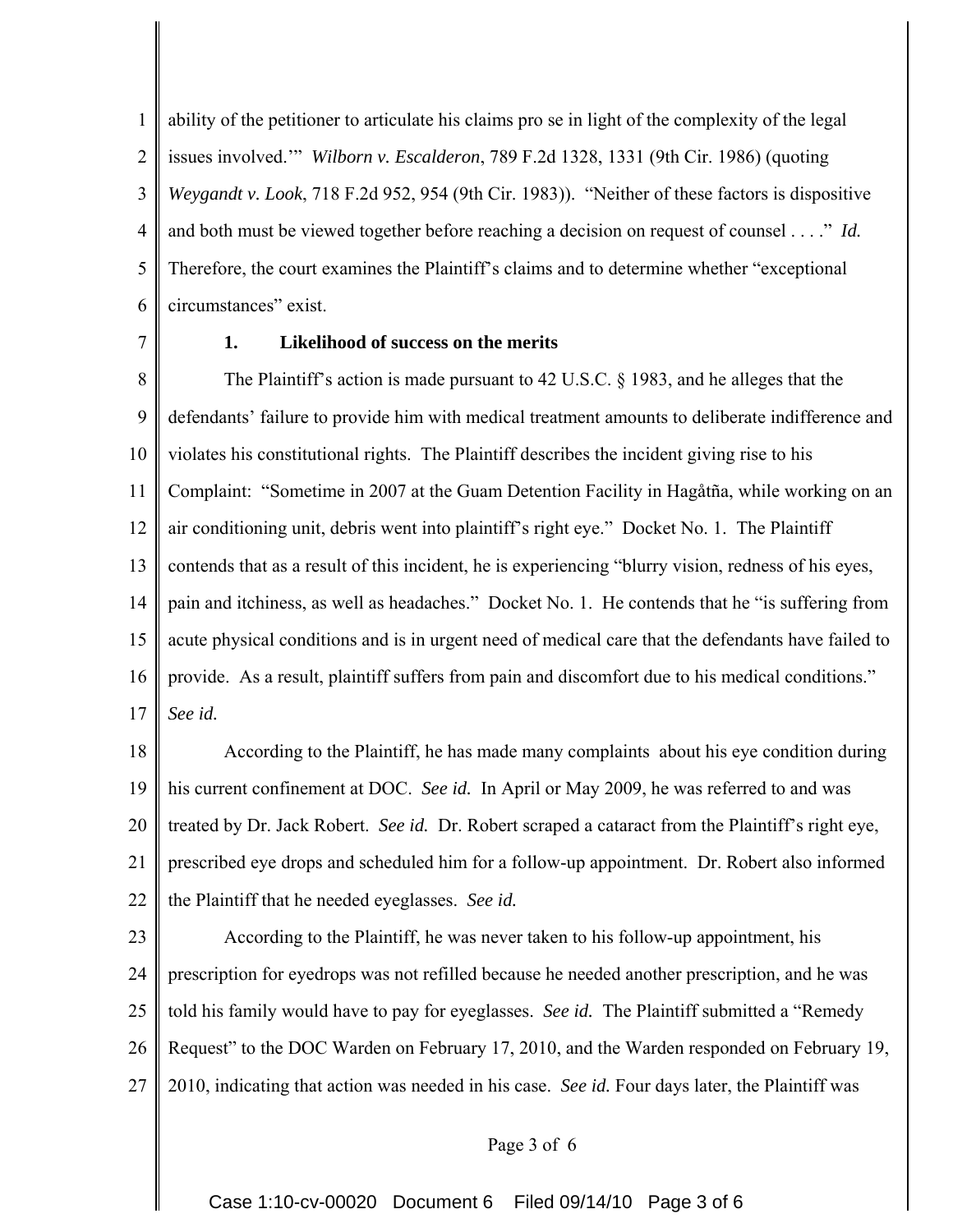1 2 3 4 5 6 7 brought to Dr. Robert, who gave another prescription for eyedrops. The Plaintiff states that when the eyedrops ran out, DOC would not provide him with more. *See id.* On March 30, 2010, the Plaintiff saw Defendant Chang, but was not treated by him or referred to an eye doctor because DOC "owes the clinic money and that there is no money." Docket No. 1. When the Plaintiff again asked about eyeglasses, Defendant Chang reiterated that the Plaintiff was "to check his family." *Id.* The Plaintiff filed grievances on April 7, 2010 and April 26, 2010 but did not receive responses.

8 9 10 11 12 13 "An inmate's complaint of inadequate medical care amounts to a constitutional violation if the inmate alleges 'acts or omissions sufficiently harmful to evidence deliberate indifference to serious medical needs.'" *Wood v. Housewright*, 900 F.2d 1332, 1334 (9th Cir. 1990) (quoting *Estelle v. Gamble*, 429 U.S. 97, 106 (1976)). "In determining deliberate indifference, we scrutinize the particular facts and look for substantial indifference in the individual case, indicating more than mere negligence or isolated occurrences of neglect. " *Id.*

14 15 16 17 In essence, the Plaintiff's  $\S$  1983 case is based on his claim that his medical condition is "urgent," and that he "suffers from pain and discomfort due to his medical conditions." Docket No. 1. However, he has failed to show "deliberate indifference" by prison officials to his "serious medical needs." *Estelle*, 429 U.S. at 104.

18 19 20 21 22 23 24 25 26 27 The record reveals that the Plaintiff was treated by a specialist and provided with medication. "Although [his] treatment was not as prompt or efficient as a free citizen might hope to receive, [he] was given medical care at the prison that addressed his needs. " *Wood*, 900 F.2d at 1334. The Plaintiff believes that his medical condition is "urgent" and that he needs eyeglasses and eyedrops as prescribed by Dr. Robert. This dispute, however, constitutes a difference of opinion regarding treatment. "A difference of opinion" between medical professionals as to the appropriate course of treatment does not amount to deliberate indifference to serious medical needs*. Sanchez v. Vild*, 891 F.2d 240, 242 (9th Cir. 1989). "A difference of opinion between a prisoner-patient and prison medical authorities regarding treatment does not give rise to a s 1983 claim." *Franklin v. Oregon*, 662 F.2d 1337, 1344 (9th Cir. 1981). For the

#### Page 4 of 6

Case 1:10-cv-00020 Document 6 Filed 09/14/10 Page 4 of 6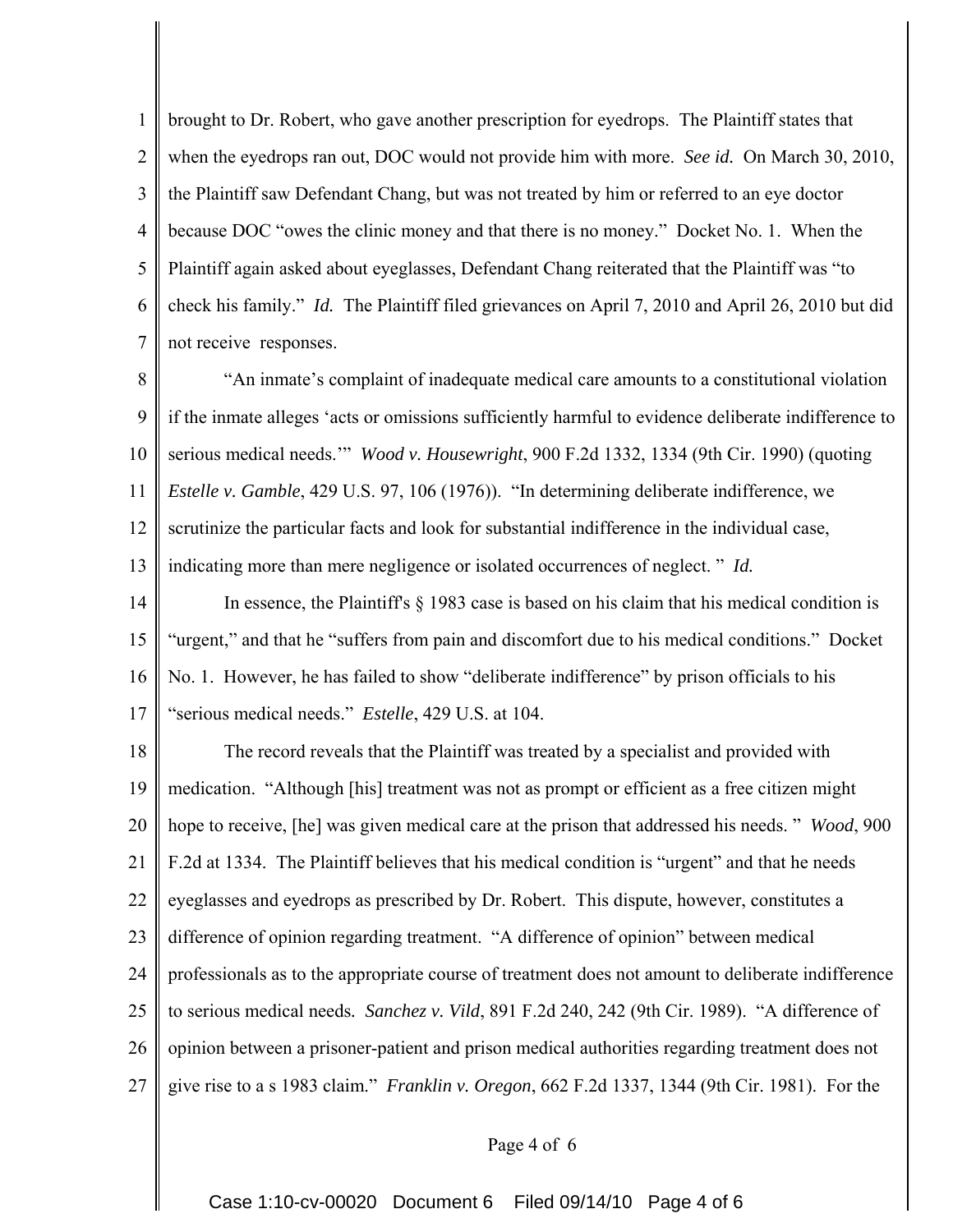1 2 3 4 Plaintiff to successfully challenge this decision, he must show that the course followed by Defendant Chang was "chosen 'in conscious disregard of an excessive risk to [the prisoner's] health.'" *Toguchi v. Chung*, 391 F.3d 1051, 1058 (9th Cir. 2004) (quoting *Jackson v. McIntosh*, 90 F.3d 330, 332 (9th Cir. 1996)). He has not made this showing.

5 6 Based on the foregoing analysis, the Plaintiff has not demonstrated a likelihood of success on the merits, which weighs against a finding of exceptional circumstances.

7

# **2. Complexity of the issues**

8 9 10 11 12 13 14 15 16 17 18 19 20 21 22 23 24 25 26 27 The second factor requires evaluation of the Plaintiff's ability to articulate his claims in light of the complexity of the issues raised. The Plaintiff contends that he needs an attorney to assist him, as he has a limited knowledge of the law, DOC does not provide inmates with legal assistance from those trained in the law, and the DOC Law Library lacks legal materials. Moreover, he argues that the case will require investigation and that appointed counsel would give him "representation equally qualified with the professional counsel provided by the Government of Guam for the defendants." Docket No. 2. Finally, he argues that "the ends of justice would be served" if counsel were appointed in this case. *See id.* Contrary to the Plaintiff's contention, the issues in this case are not complex. Quite simply, he challenges the treatment he received for the pain and discomfort in his eye. Furthermore, the court is not persuaded by his argument that investigation is needed. The Ninth Circuit has recognized: Most actions require development of further facts during litigation and a pro se litigant will seldom be in a position to investigate easily the facts necessary to support the case. If all that was required to establish successfully the complexity of the relevant issues was a demonstration of the need for development of further facts, practically all cases would involve complex legal issues. *Wilborn v. Escalderon*, 789 F.2d 1328, 1331 (9th Cir. 1986) (footnote omitted). The record in the case, including Plaintiff's pro se court documents and the exhibits (his communications to DOC), reveal that he is able to articulate his arguments. This factor also weighs against a finding of exceptional circumstances. ///

### Page 5 of 6

Case 1:10-cv-00020 Document 6 Filed 09/14/10 Page 5 of 6